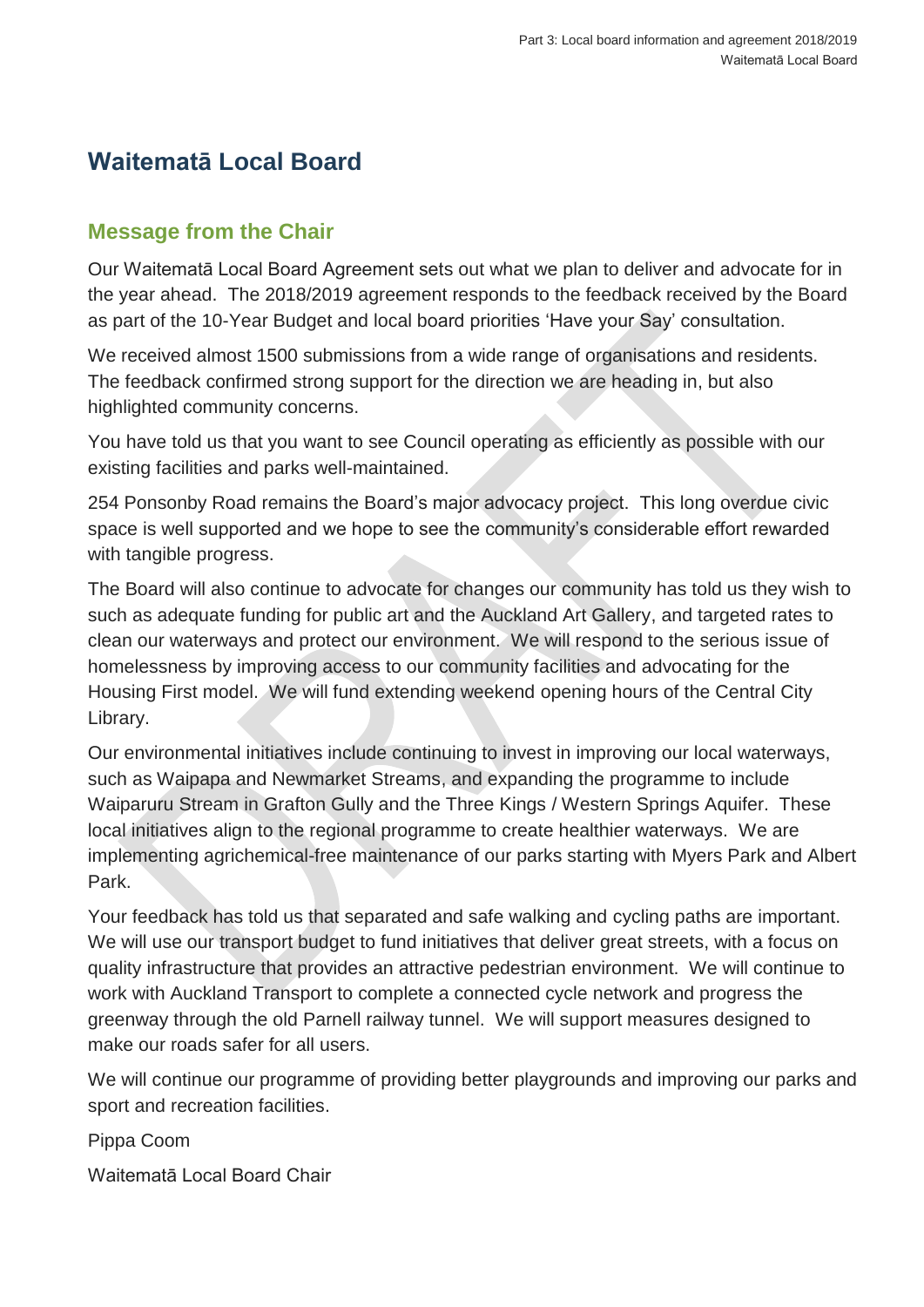### **Introduction**

Auckland Council's shared governance model means local boards are responsible for decision-making on local issues, activities and services and providing input into regional strategies, policies and plans. The local board agreement sets out the local board's budget, funding for activities, levels of service, performance measures and targets for the financial year 2018/2019 which has been agreed with Auckland Council's governing body.

The Waitematā Local Board Plan 2017 is a three year strategic document that guides local board activity, funding and investment decisions. A key role of the local board plan is to provide a basis for development of the annual local board agreement for each financial year, this is set out below. Each local board also develops annual work programmes alongside adoption of their local board agreement.

Local boards also provide input to the governing body on larger scale investments, regional programmes and policy issues such as rates proposals, which are outside local board decision-making responsibilities. A list of key advocacy areas is set out as appendix A.

### **About this area**

Waitematā is made up of diverse communities, significant business districts, historic places and high-quality education, arts and cultural facilities. It includes the communities of Parnell, Newmarket, City Centre, Grafton, Newton, Eden Terrace, Freemans Bay, Arch Hill, St Marys Bay, Ponsonby, Herne Bay, Grey Lynn, and Westmere.

The Waitematā Local Board area is experiencing rapid growth. Between 2016 and 2017 our estimated population increased by 6800 people to 108,500, with 74 per cent of that growth occurring in the city centre. We had the highest percentage growth (6.7 per cent in a single year) of any local board area, with 16 per cent of Auckland's total population growth.

The Waitematā area is Auckland's primary employment and commerce hub, and is the financial and retail powerhouse of the region and country. We also accommodate a number of education facilities including the University of Auckland, Auckland University of Technology and many language schools.

In recent years, the city centre has become a thriving residential centre, enabled and encouraged by the development of higher density housing and a growth in overseas students.

At the 2013 census, almost two-thirds of Waitematā's residents identified as European (63.4 per cent) compared with 59.3 per cent across Auckland. More than half of our city centre population identified with an Asian ethnicity (53.3 per cent). A recent Statistics NZ ethnic projection identifies the local board area as having an Asian ethnic group population of 44,200 - up from 24,000 in 2013.

We are likely to continue experiencing relatively high growth. Statistics NZ projects our population to increase to 156,000 by 2033, with significant growth expected in Wynyard Quarter, the City Centre, Newton, Newmarket and Arch Hill. This growth brings diversity and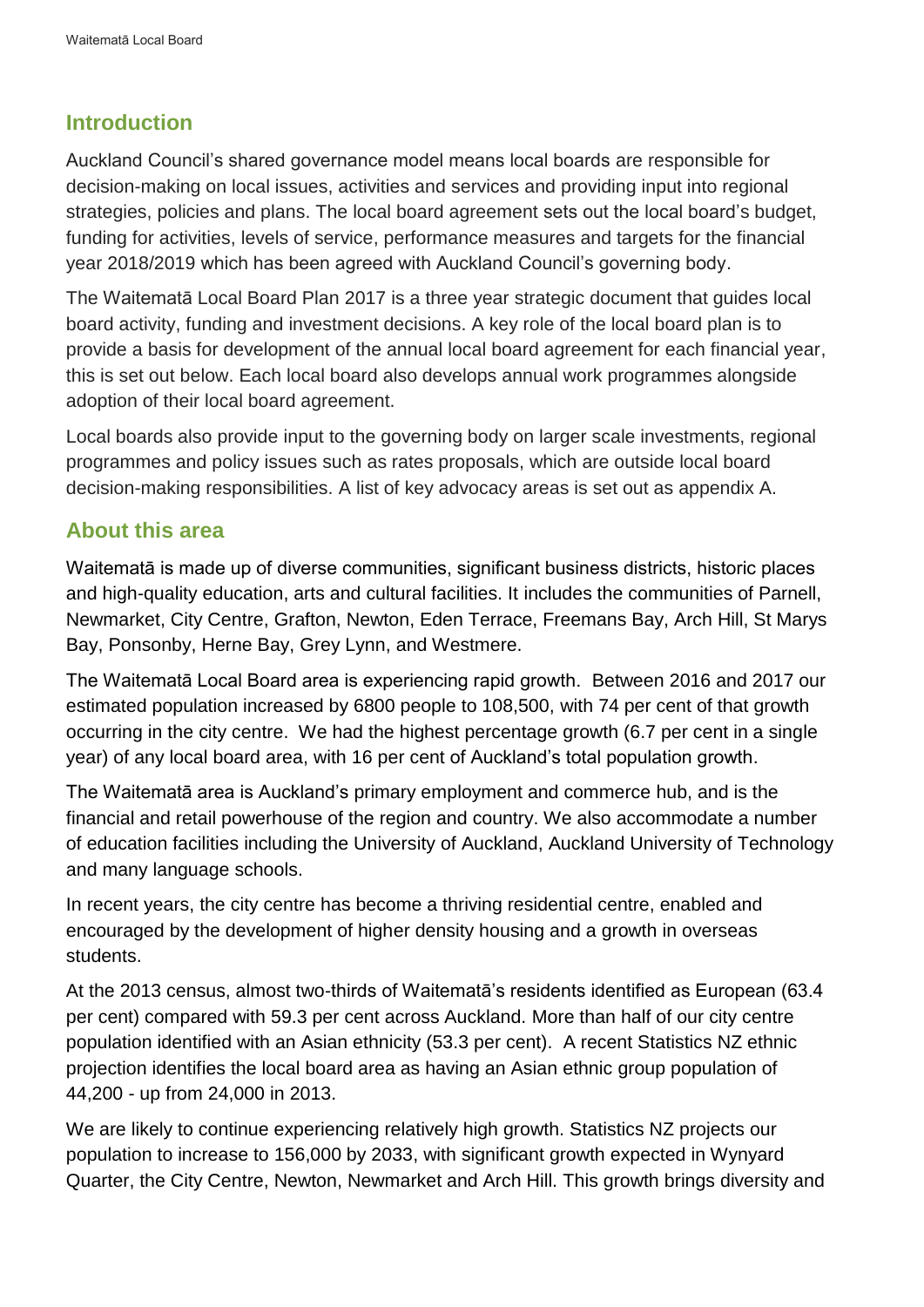interest to the area but also places pressure on resources, infrastructure and our environment.

### **Local Board Plan outcomes**

The Waitematā Local Board Plan 2017 sets out the aspirations the local board has for the area. The outcomes in the Waitematā Local Board Plan are:

- **Outcome 1: Inclusive communities that are vibrant, healthy and connected** Our diverse communities are connected, safe and engaged in local matters. People are empowered to do things for themselves through community-led initiatives. Our facilities and local events are accessible and welcoming to all, from children to older adults
- **Outcome 2: Attractive and versatile public places that meet our communities' needs**

Our parks, plazas, leisure centres and community facilities have adapted to the needs of our growing and changing communities. Our public spaces support well-being and bring people together to socialise, learn, relax, exercise and have fun

- **Outcome 3: The natural environment is valued, protected and enhanced** The health of our environment is enhanced, our waterways are healthy, and our urban forest cover has increased. People have adopted low carbon lifestyles and live sustainably. Caring for our environment is part of who we are.
- **Outcome 4: A high-quality built environment that embraces our heritage** Our unique heritage buildings and places are protected and valued for the stories they tell. We have embraced "density done well" through well-designed and sustainable developments that respect the character of our distinctive neighbourhoods.
- **Outcome 5: An accessible, connected and safe transport network with welldesigned streets**

Our transport network is integrated and gives people options for moving about, with accessible, sustainable and reliable public transport and safe, pleasant walking and cycling routes. Our pedestrian-friendly streets are great public spaces.

• **Outcome 6: An innovative, productive and resilient local economy**  Waitematā's local economy is thriving and benefits from growth and change. Empowered

local businesses, social enterprises and start-ups drive growth and local economic development.

The local board agreement set out in this document reflects how we plan to support these outcomes through agreed activities in the 2018/2019 financial year. In addition, each local board carries out responsibilities delegated by the Governing Body in accordance with the delegated power, and with the general priorities and preferences in the local board plan.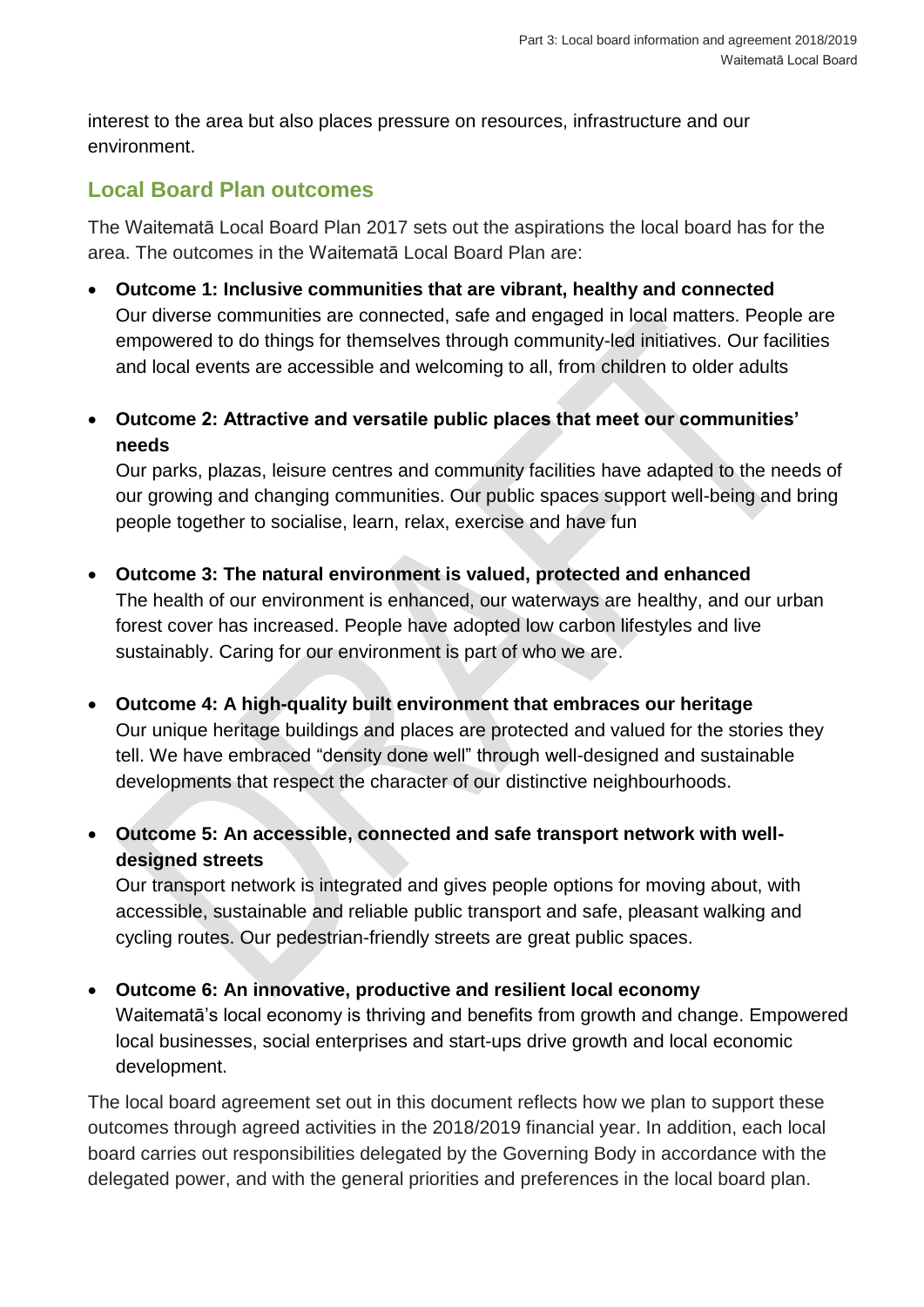### **Working with Māori**

Delivering on Auckland Council's commitment to Māori at a local level is a priority for the Waitematā Local Board. The council is committed to meeting its responsibilities under Te Tiriti o Waitangi / the Treaty of Waitangi and its broader statutory obligations to Māori.

We acknowledge the long association mana whenua have with the Waitematā area and we undertake to work in a genuine partnership with all iwi and hapu with an interest in Waitematā.

Building on the last two terms, we will engage with iwi at the inception of our projects to understand the issues of significance to Māori and empower mana whenua and matawaaka to meaningfully contribute to our initiatives and plans.

We will work with mana whenua on naming local roads, parks and council-owned facilities to reflect our rich cultural history and ensure iwi have a voice in heritage projects to tell their stories of Waitematā. We will take opportunities to increase the use of Te Reo Māori in our signage.

We acknowledge the five marae in Waitematā and their importance as a focal point for Māori to maintain and sustain connections and traditions. As well as our active work with mana whenua, we also want to respond to the needs and views of matawaaka.

We recognise the cultural and spiritual values of mana whenua and their role as kaitiaki over their ancestral lands and sites of significance. We will partner with mana whenua on projects aimed at reviving the mauri of our waterways, particularly those that impact biodiversity and water quality in our streams and the Waitematā Harbour.

As part of this commitment, our local board will continue to build and formalise its relationship with mana whenua. Engaging rangatira ki te rangatira or chief to chief, is the mechanism by which we propose to share information and work together.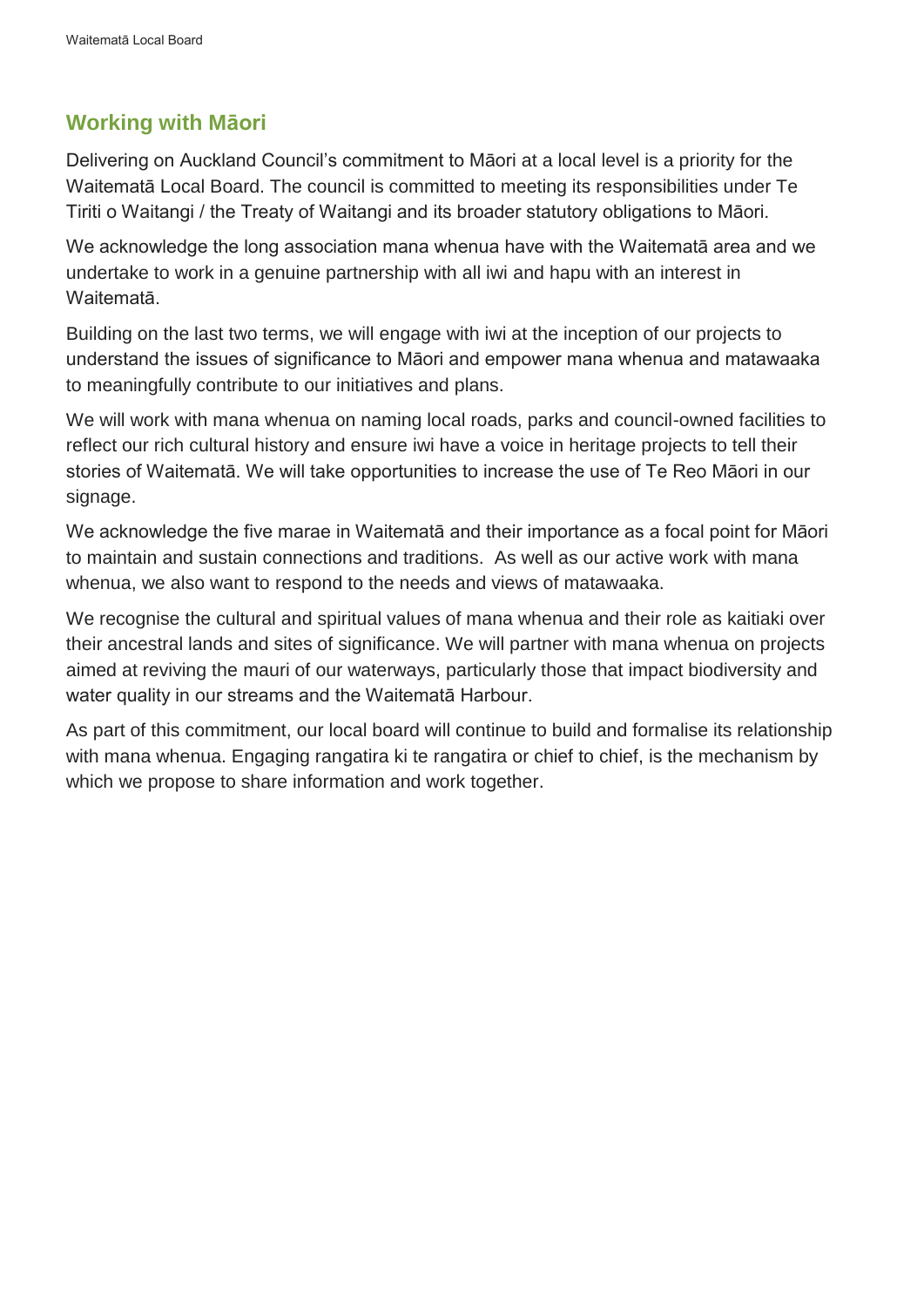## **Waitematā Local Board Agreement 2018/2019**

### **Priorities by activity area**

Auckland Council's 2018/2019 funding priorities for local activities which contribute to key community outcomes in the Waitematā local board area are set out below under each local activity.

Levels of service, performance measures and targets are also set out below under each local activity. Note that some of the descriptions of our levels of service, performance measure and targets have changed from how they are described in the 2017/2018 local board agreements. This is to better explain our local activities and to align the descriptions to those used in other strategic plans. Our actual levels of service (the activities that we as a Council perform in each local board area) have not changed.

### **Local Community Services**

Local community services is a broad activity area, which includes:

- Supporting local arts, culture, events and sport and recreation
- Providing grants and partnering with local organisations to deliver community services
- Maintaining facilities, including local parks, libraries and halls.

Our annual budget to deliver these activities includes operating costs of \$17.0 million and capital investment of \$3.7 million.

The key initiatives we have planned for 2018/2019 include:

- Funding community groups to deliver events and activities via local grants
- Improving and activating our local parks, such as Heard Park and Basque Park, upgrading onsite facilities such as Grey Lynn Park changing rooms and the Salisbury Reserve entrance and implementing actions from our local park development plans
- Undertaking comprehensive renewals of Parnell Baths and Point Erin Pool
- Delivering popular community events such as the Parnell Festival of Roses and Myers Park Medley
- Extending the weekend opening hours of the Central City Library
- Continuing the delivery of our Greenways including the route through Coxs Bay Reserve connecting West End Road with Jervois Road.

The local community services and key initiatives outlined above contribute towards achieving the following outcome/s in the Waitematā Local Board Plan:

- **Outcome 1**: Inclusive communities that are vibrant, healthy and connected
- **Outcome 2**: Attractive and versatile public places that meet our communities' needs
- **Outcome 5**: An accessible, connected and safe transport network with well-designed streets.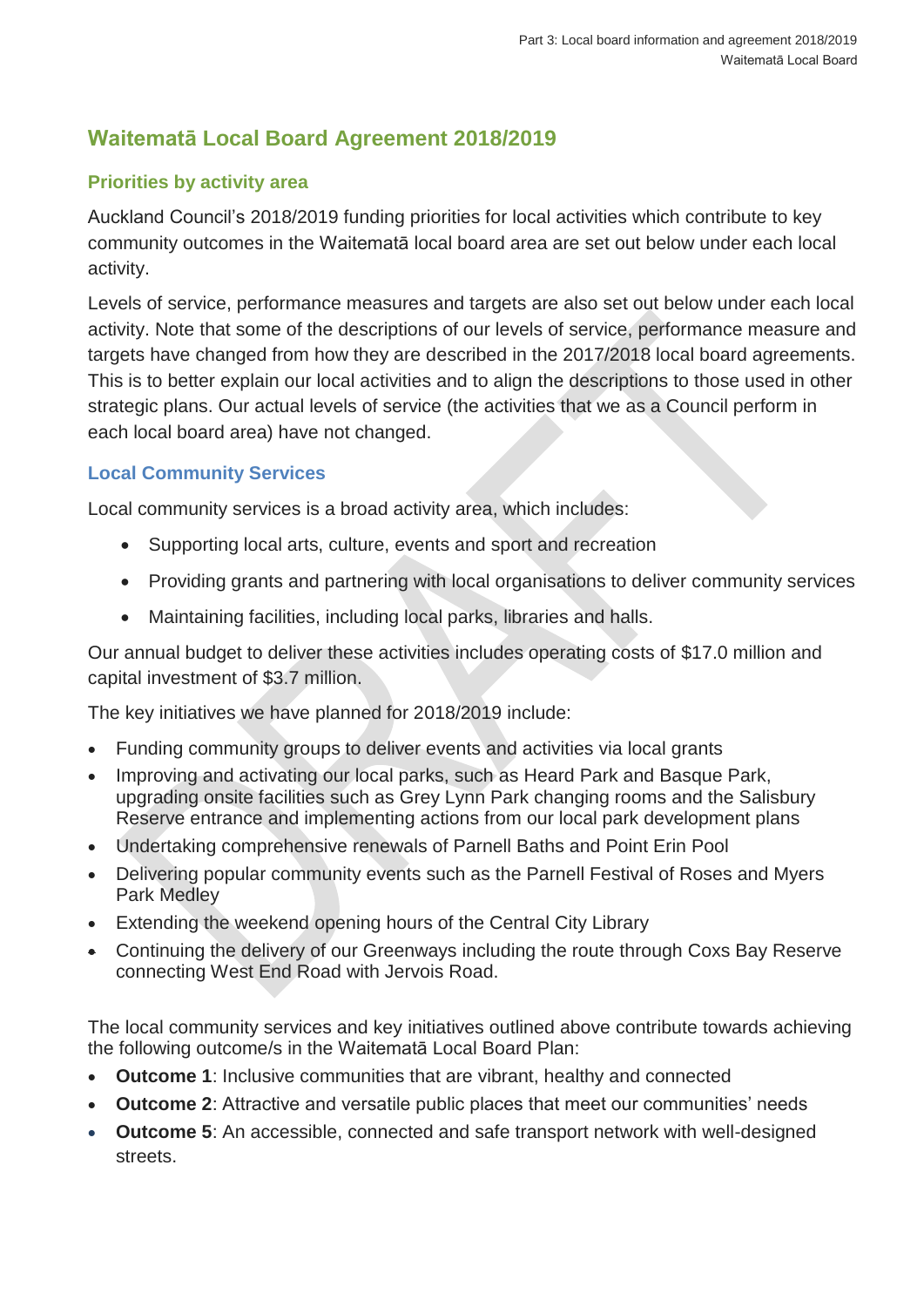### **Levels of Service**

We measure our performance against the following measures for each local activity.

| <b>Level of service</b>                                                                                                                               | <b>Performance measure</b>                                                                                                     | <b>Actual</b><br>2016/17 | <b>Annual</b><br>Plan<br><b>Target</b> | <b>LTP</b><br><b>Target</b> |
|-------------------------------------------------------------------------------------------------------------------------------------------------------|--------------------------------------------------------------------------------------------------------------------------------|--------------------------|----------------------------------------|-----------------------------|
|                                                                                                                                                       |                                                                                                                                |                          | 2017/18                                | 2018/19                     |
| We provide library services<br>and programmes that support                                                                                            | The number of internet session at<br>libraries (unique sessions over<br>public computing or public WIFI<br>networks) (million) | 1.43                     | 1.48                                   | 1.75                        |
| Aucklanders with reading and<br>literacy, and opportunities to<br>participate in community and                                                        | The number of visits to library<br>facilities (million)                                                                        | 1.44                     | 1.35                                   | 1.27                        |
| civic life                                                                                                                                            | Percentage of customers satisfied<br>with the quality of library service<br>delivery                                           | 80%                      | 78%                                    | 85%                         |
| We fund, enable and deliver<br>community events and<br>experiences that enhance                                                                       | The percentage of attendees<br>satisfied with a nominated local<br>community event                                             | Not<br>available         | <b>New</b><br>measure                  | 75%                         |
| identify and connect people                                                                                                                           | The number of attendees at<br>Council-led community events                                                                     | Not<br>available         | <b>New</b><br>measure                  | 5,500                       |
| We fund, enable and deliver<br>arts and culture experiences<br>that enhance identity and<br>connect people                                            | The percentage of arts and culture<br>programmes, grants and activities<br>that are community-led.                             | <b>Not</b><br>available  | <b>New</b><br>measure                  | 75%                         |
| <b>Utilising the Empowered</b><br><b>Communities Approach we</b><br>support Aucklanders to create<br>thriving, connected and<br>inclusive communities | The percentage of Empowered<br>Communities activities that are<br>community led                                                | Not<br>available         | <b>New</b><br>measure                  | 35%                         |
|                                                                                                                                                       | The percentage of Empowered<br>Communities activities that build<br>capacity and capability                                    | Not<br>available         | <b>New</b><br>measure                  | 30%                         |
| Provide safe, reliable and<br>accessible social infrastructure                                                                                        | Percentage of Aucklanders that feel                                                                                            | Day:<br>76%              | Day: 84%                               | Day:<br>84%                 |
| for Aucklanders that<br>contributes to placemaking<br>and thriving communities                                                                        | their local town centre is safe                                                                                                | Night:<br>26%            | Night:<br>34%                          | Night:<br>41%               |
| We provide art facilities,<br>community centres and hire<br>venues that enable                                                                        | The number of participants in<br>activities at art facilities, community<br>centres and hire venues                            | <b>Not</b><br>available  | <b>New</b><br>measure                  | 447,475                     |
| <b>Aucklanders to run locally</b><br>responsive activities,<br>promoting participation,<br>inclusion and connection                                   | The percentage of art facilities,<br>community centres and hire venues<br>network that is community-led                        | Not<br>available         | <b>New</b><br>measure                  | 50%                         |
| We provide recreation<br>programmes, opportunities<br>and facilities to get                                                                           | The percentage of park visitors who<br>are satisfied with the overall quality<br>of sportsfields                               | 82%                      | 75%                                    | 82%                         |
| Aucklanders more active, more<br>often                                                                                                                | The customers' Net Promoter Score<br>for Pool and Leisure Centres                                                              | 31                       | 15                                     | 31                          |
| We provide safe and<br>accessible parks, reserves and<br>beaches                                                                                      | The percentage of users who are<br>satisfied with the overall quality of<br>local parks                                        | 79%                      | 75%                                    | 79%                         |
|                                                                                                                                                       | The percentage of residents who<br>visited a local park in the last 12<br>months                                               | 78%                      | 85%                                    | 78%                         |
| We showcase Auckland's<br><b>Maori identity and vibrant</b><br>Maori culture                                                                          | The percentage of local<br>programmes, grants and activities<br>that respond to Maori aspirations                              | Not<br>available         | New<br>measure                         | 5.6%                        |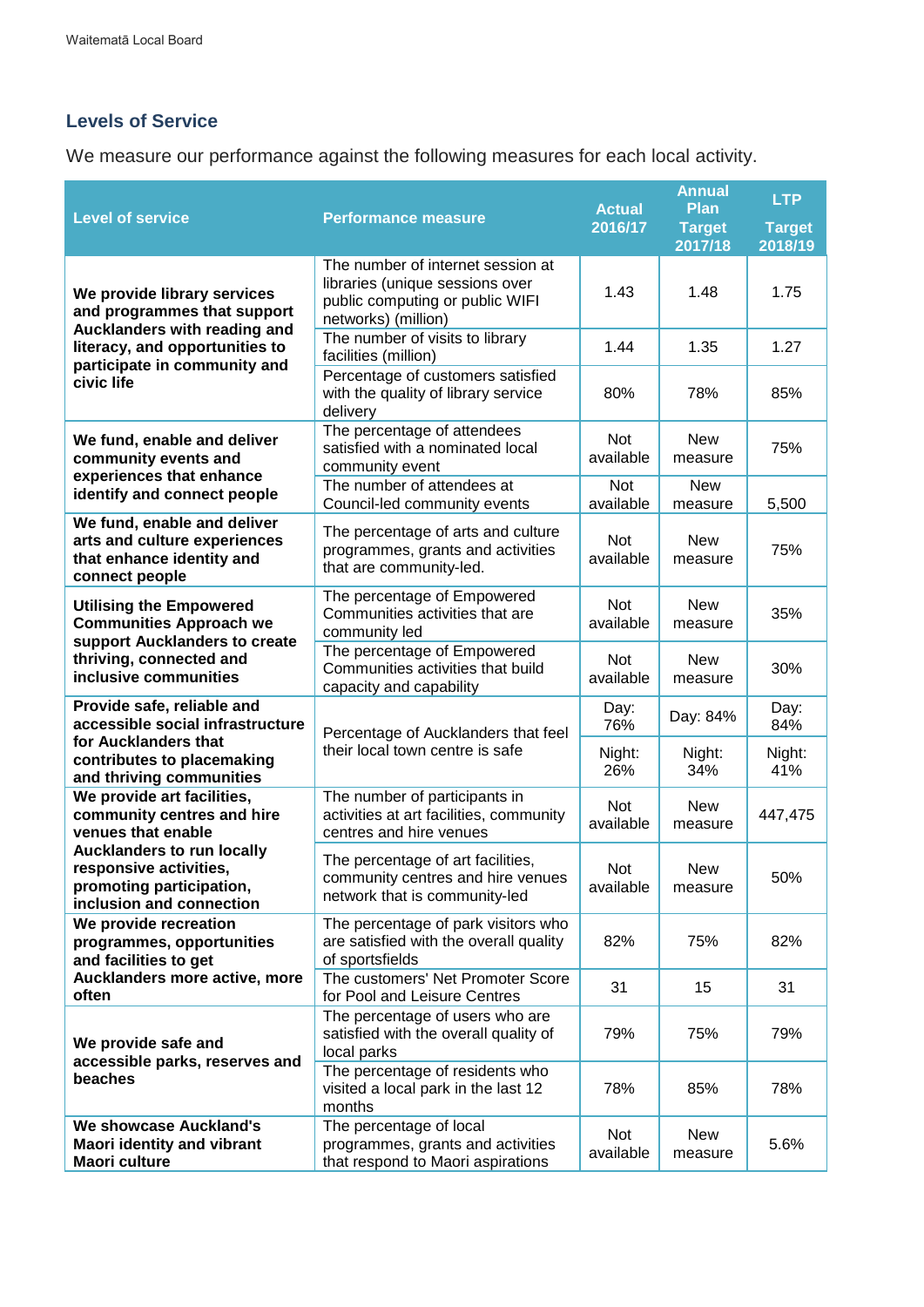### **Local Planning and Development**

This group of activities covers improvements to town centres, the local street environment as well as local environment and heritage protection. These activities also include working with business and community associations to improve local economic development and employment initiatives.

Our annual operating budget to deliver these activities is \$8.0 million.

The key initiatives we have planned for 2018/2019 include:

- Funding city centre facilities such as drinking fountains and showers and improving access to public toilets
- Finalise the Parnell Plan
- Completing the final stage of the Myers Park redevelopment, including the entrance artwork
- Delivering the priority initiatives of the Auckland's City Fringe Economic Development Action Plan.

The local planning and development activity, including the key initiatives outlined above contribute towards achieving the following outcome/s in the Waitematā Local Board Plan:

- **Outcome 1**: Inclusive communities that are vibrant, healthy and connected
- **Outcome 4**: A high-quality built environment that embraces our heritage
- **Outcome 6**: An innovative, productive and resilient local economy.

#### **Levels of Service**

We measure our performance against the following measures for each local activity.

| <b>Level of service</b>                                                          | <b>Performance measure</b>                                                                                                        | Actual<br>2016/17 | Annual<br>Plan<br><b>Target</b><br>2017/18 | <b>LTP</b><br><b>Target</b><br>2018/19 |
|----------------------------------------------------------------------------------|-----------------------------------------------------------------------------------------------------------------------------------|-------------------|--------------------------------------------|----------------------------------------|
| We help attract investment,<br>businesses and a skilled<br>workforce to Auckland | The percentage of Business Associations meeting<br>their Business Improvement District (BID)<br>Partnership Programme obligations | 100%              | 100%                                       | 100%                                   |

#### **Local Environmental Management**

Local boards work in partnership with local communities and iwi to deliver projects and programmes to improve local environments. Our focus is on indigenous biodiversity, healthy waterways and sustainable living.

These activities include stream restoration, waste minimisation programmes, supporting environmental volunteers and partnering with schools to provide a range of environmental initiatives.

Our annual operating budget to deliver these activities is \$218,000.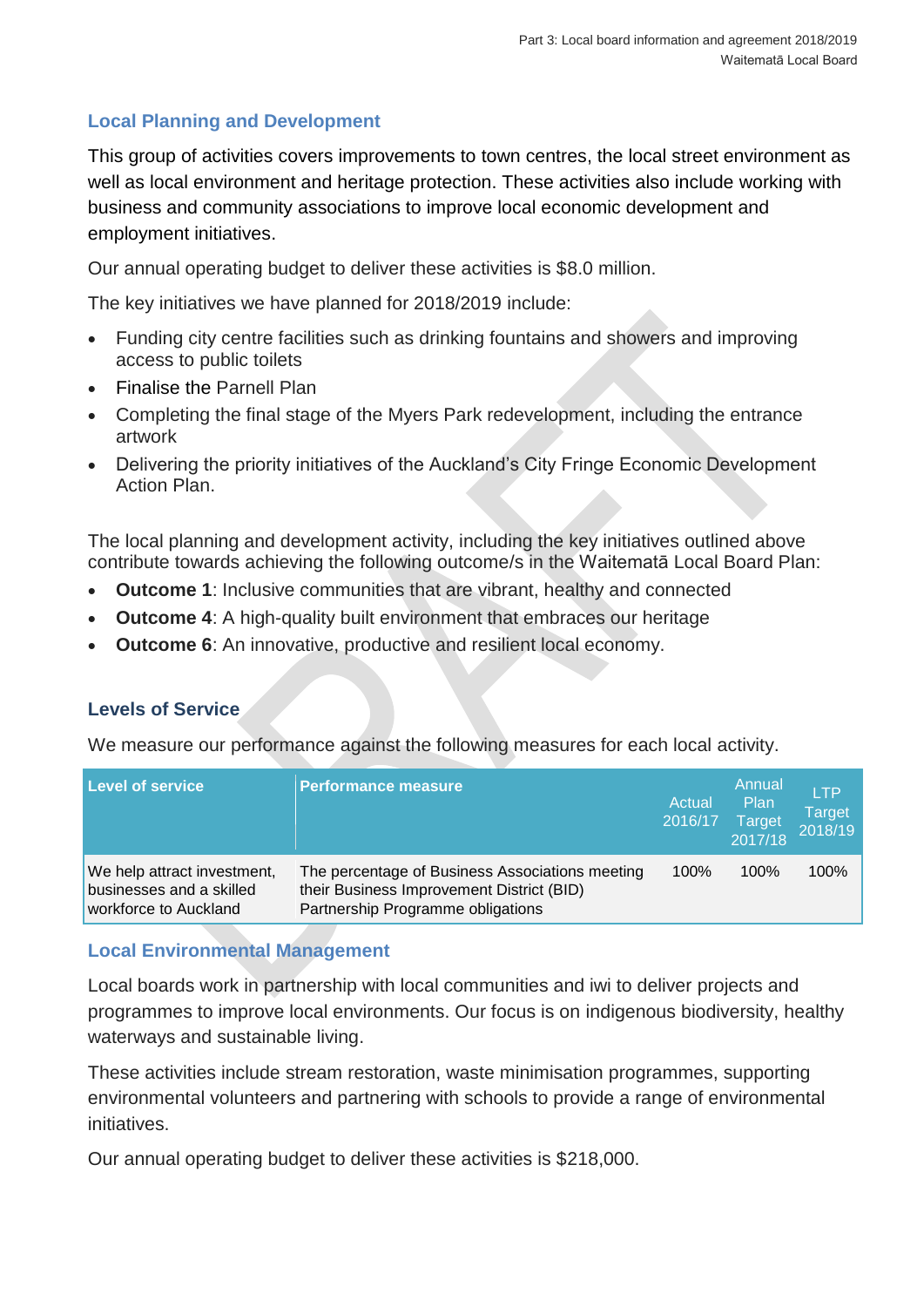The key initiatives we have planned for 2018/2019 include:

- Restoring Waiparuru, Waipapa and Newmarket Streams in collaboration with community groups, iwi and other local boards
- Eliminating agrichemical spraying at Albert Park and Myers Park
- Delivering the Western Springs Native Bush Restoration project
- Developing a Waitematā Urban Ngahere Forest Action Plan to increase tree cover in the local board area
- Continuing to deliver the Waitematā Local Carbon Action Plan initiatives.

The local environmental management activity and key initiatives outlined above contribute towards achieving the following outcome/s in the Waitematā Local Board Plan:

- **Outcome 3: The natural environment is valued, protected and enhanced**
- **Outcome 6**: **An innovative, productive and resilient local economy**

#### **Levels of Service**

We measure our performance against the following measures for each local activity.

| <b>Level of service</b>                     | <b>Performance measure</b>                                                                        | Actual<br>2016/17 | Annual<br><b>Plan</b><br><b>Target</b><br>2017/18 | <b>LTP</b><br>Target<br>2018/19 |
|---------------------------------------------|---------------------------------------------------------------------------------------------------|-------------------|---------------------------------------------------|---------------------------------|
| We manage Auckland's<br>natural environment | The proportion of local programmes that deliver<br>intended environmental actions and/or outcomes | 80%               | 90%                                               | 100%                            |

#### **Local Governance**

Activities in this group support our 21 local boards to engage with and represent their communities, and make decisions on local activities. This support includes providing strategic advice, leadership of the preparation of Local Board Plans, support in developing Local Board Agreements, community engagement including relationships with mana whenua and Māori communities, and democracy and administrative support.

The measures for this group of activities are covered under the Regional Governance group of activities in the Long-term Plan 2018-2028 which determine participation with Auckland Council decision-making in general. This includes local decision-making. There are no significant changes to the measures or targets for 2018/2019.

Our annual operating budget to deliver these activities is \$834,000.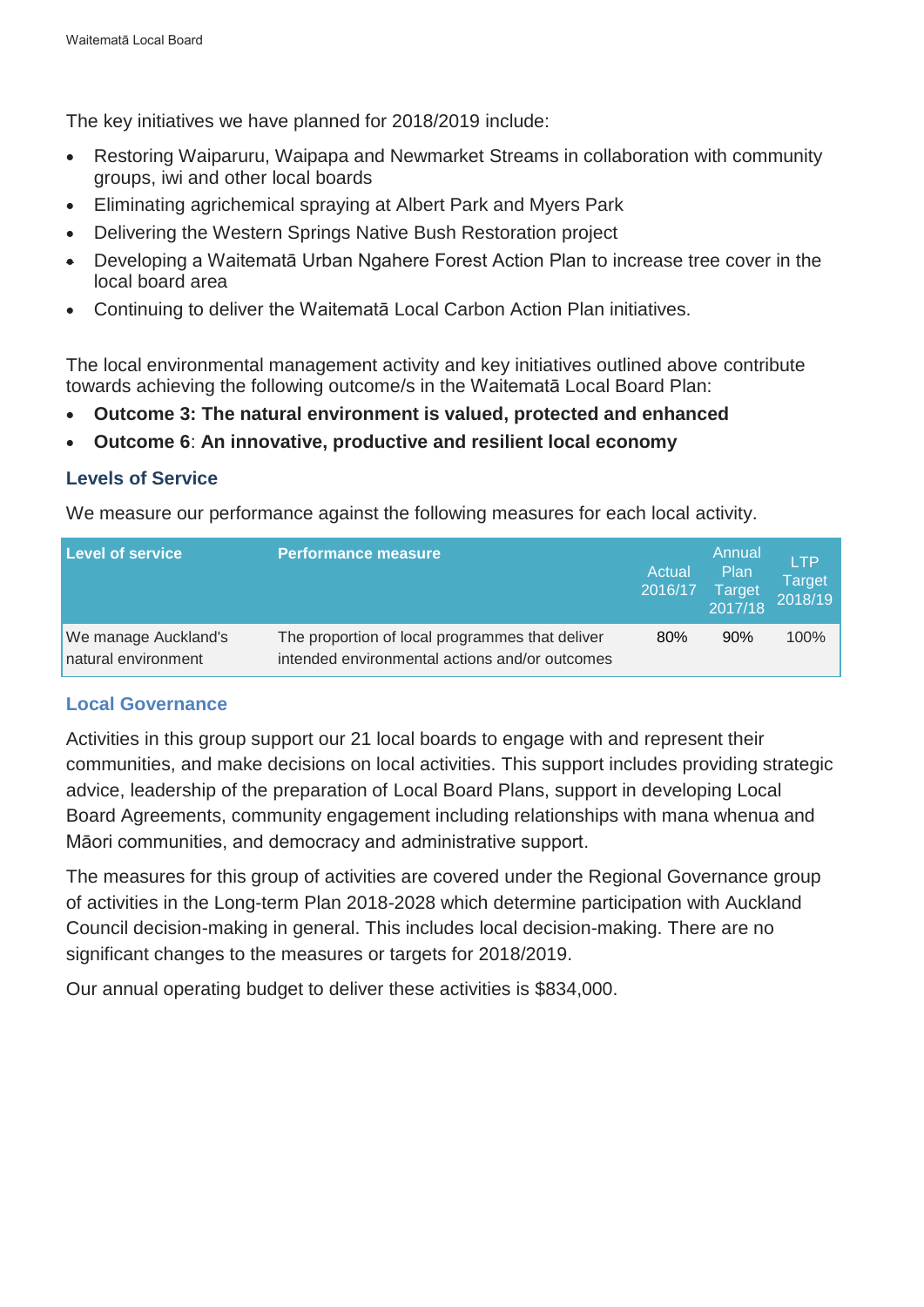## **Local Funding**

Auckland Council has a shared governance model for making decisions on local activities. Under the Local Board Funding Policy adopted in August 2014, funding is allocated to local boards to deliver local services, through the following methods:

- 1. **Asset based services** the governing body allocates funds to deliver local activities based on decisions about region-wide service levels. This includes allocation of funds for local asset based services, such as building a new swimming pool or library.
- 2. **Locally driven initiatives** an allocation is based on a formula applied to each local board, with the exception of Great Barrier and Waiheke Local Boards who agree funding requirements with the governing body on an annual basis. This includes both operational and capital funds.
- 3. **Governance services**  an allocation is based on the number of elected members and associated administrative costs for each local board.

The total planned expenditure for local activities across all 21 local boards over the 2018/2019 financial year is shown in the table on pages x and x of Volume 3: Local Board Information and Agreements. The budgets for each local board are listed within the individual local board agreements in this volume.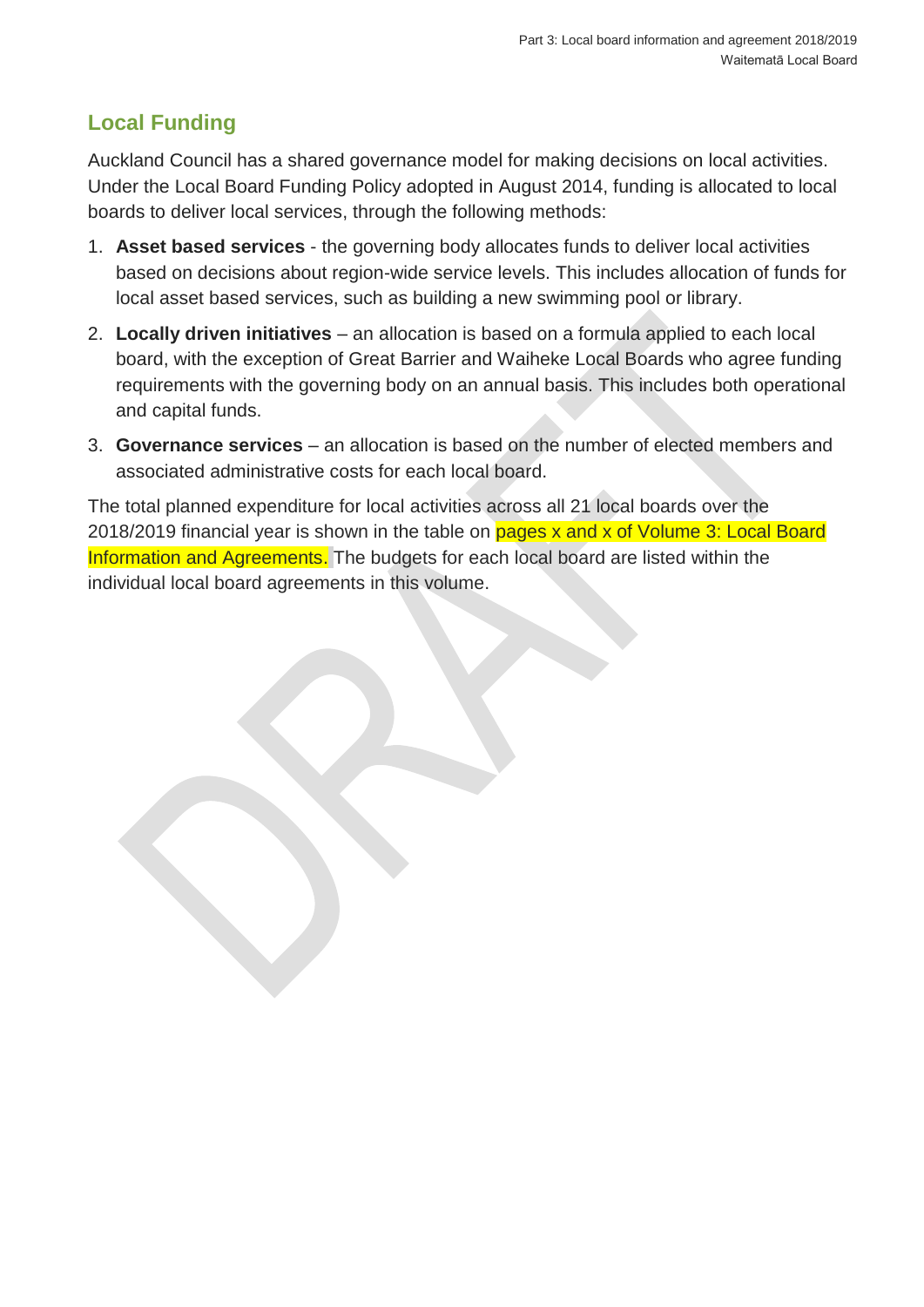## **Funding priorities for local activities**

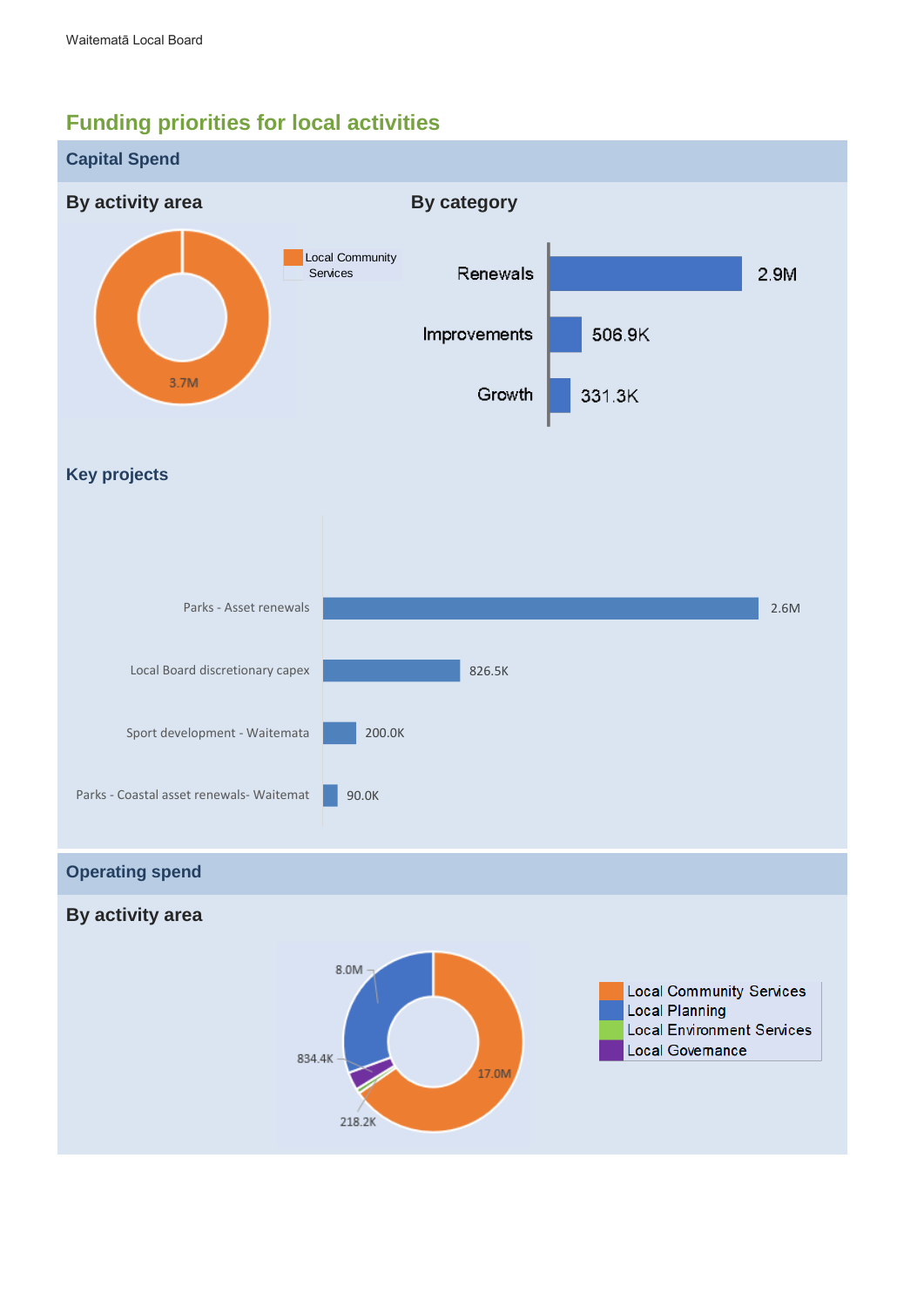#### **Funding Impact Statement**

This prospective funding impact statement has been prepared to meet the requirements of Section 21 (5) of the Local Government (Auckland Council) Act 2009. It covers the year from 1 July 2018 to 30 June 2019 and outlines the council's sources of funding for local activities in this local board area and our plan to apply them.

| \$000                                                                   |                               |                               |
|-------------------------------------------------------------------------|-------------------------------|-------------------------------|
|                                                                         | <b>Annual Plan</b><br>2017/18 | <b>Annual Plan</b><br>2018/19 |
| <b>Financial year ending 30 June</b><br>Sources of operating funding:   |                               |                               |
| General rates, UAGCs, rates penalties                                   | 20,031                        | 15,148                        |
| Targeted rates                                                          | 7,810                         | 8,015                         |
| Subsidies and grants for operating purposes                             | 15                            | 20                            |
| Fees and charges                                                        | 2,885                         | 2,687                         |
| Local authorities fuel tax, fines, infringement fees and other receipts | 1,437                         | 131                           |
| <b>Total operating funding</b>                                          | 32,178                        | 26,001                        |
|                                                                         |                               |                               |
| Applications of operating funding:                                      |                               |                               |
| Payment to staff and suppliers                                          | 25,891                        | 22,576                        |
| Finance costs                                                           | 2,215                         | 867                           |
| Internal charges and overheads applied                                  | 4,055                         | 2,463                         |
| Other operating funding applications                                    | 0                             | 0                             |
| Total applications of operating funding                                 | 32,161                        | 25,906                        |
|                                                                         |                               |                               |
| Surplus (deficit) of operating funding                                  | 18                            | 95                            |
|                                                                         |                               |                               |
|                                                                         |                               |                               |
| Sources of capital funding:                                             |                               |                               |
| Subsidies and grants for capital expenditure                            | 0                             | $\mathbf{0}$                  |
| Development and financial contributions*                                | 0                             | $\mathbf{0}$                  |
| Increase (decrease) in debt                                             | 8,927                         | 3,642                         |
| Gross proceeds from sale of assets                                      | 0                             | $\mathbf{0}$                  |
| Lump sum contributions                                                  | 0                             | $\mathbf 0$                   |
| Other dedicated capital funding                                         | 0                             | $\mathbf{0}$                  |
| <b>Total sources of capital funding</b>                                 | 8,927                         | 3,642                         |
|                                                                         |                               |                               |
| Application of capital funding:                                         |                               |                               |
| Capital expenditure:                                                    |                               |                               |
| - to meet additional demand                                             | 1,238                         | 331                           |
| - to improve the level of service                                       | 2,500                         | 507                           |
| - to replace existing assets                                            | 5,207                         | 2,899                         |
| Increase (decrease) in reserves                                         | 0                             | $\mathbf 0$                   |
| Increase (decrease) in investments                                      | 0                             | $\mathbf{0}$                  |
| <b>Total applications of capital funding</b>                            | 8,944                         | 3,737                         |
|                                                                         |                               |                               |
| Surplus (deficit) of capital funding                                    | (18)                          | (95)                          |
|                                                                         |                               |                               |
| <b>Funding balance</b>                                                  | $\mathbf 0$                   | $\bf{0}$                      |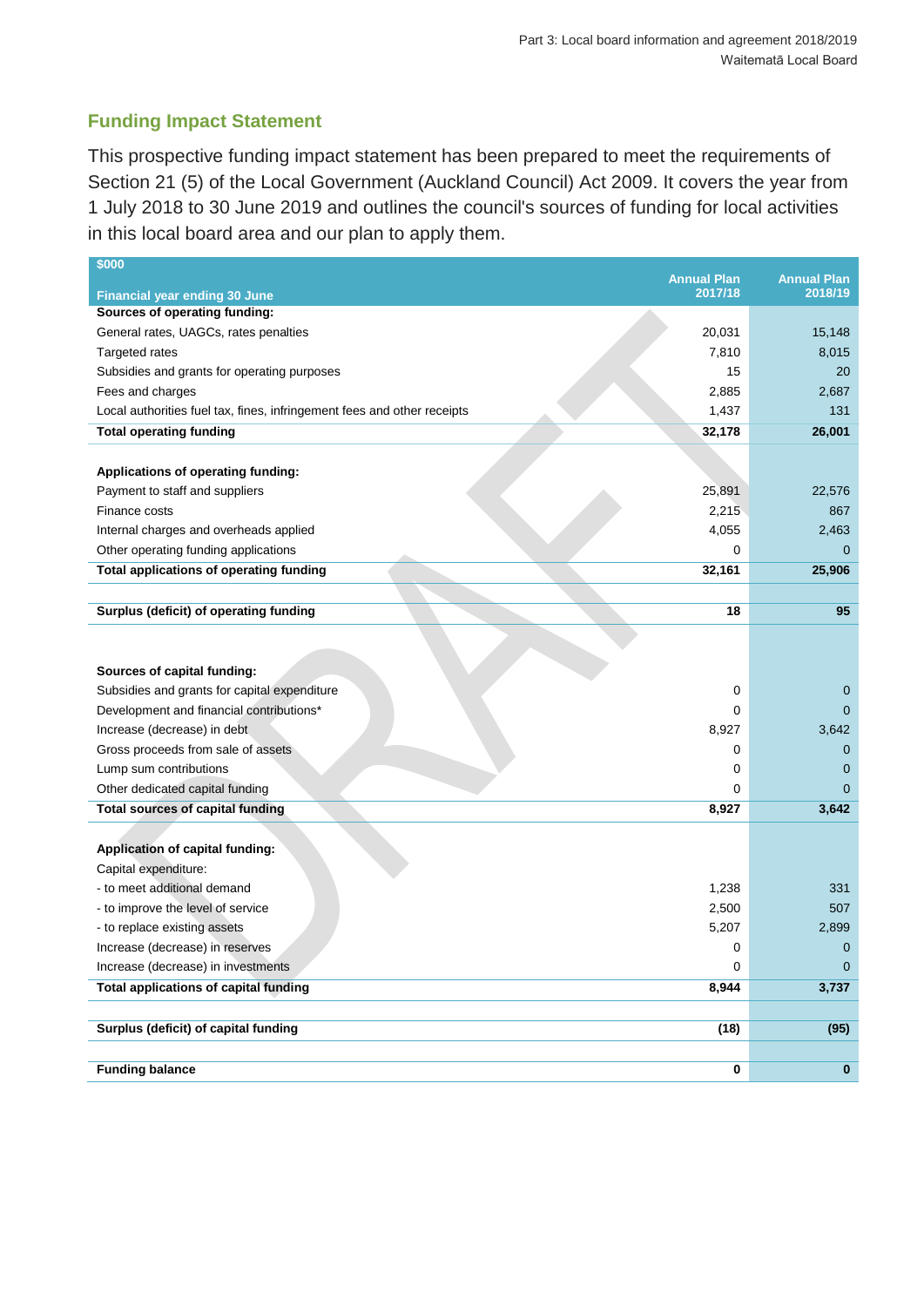## **Appendix A: Advocacy initiatives**

A key role of the local board is to advocate for initiatives that the local board may not have decision-making responsibilities or funding for in this 10-year Budget, but recognise the value it will add to the local community.

Key advocacy areas for the Waitematā Local Board include:

The following is the priority unfunded capital project for the local board:

| <b>Initiative</b>                                                                                                                                  | <b>Description</b>                                                                                                                                                                                                                  | Advocating to  |
|----------------------------------------------------------------------------------------------------------------------------------------------------|-------------------------------------------------------------------------------------------------------------------------------------------------------------------------------------------------------------------------------------|----------------|
| <b>Ponsonby Park - 254 Ponsonby</b><br>Road                                                                                                        | Stage 1 - To deliver a civic and green space,<br>repurpose the existing canopy structure for<br>markets and events and develop public toilet<br>facilities.                                                                         | Governing Body |
| Secure funding, resource and support<br>to deliver the community's agreed<br>vision and chosen design for<br>Ponsonby Park - 254 Ponsonby<br>Road. | Stage 2- To repurpose the existing building and<br>improve the adjoining streetscape. Potential<br>funding options for stage 2 include the local<br>board's Auckland Transport capex fund and<br>other alternative funding sources. |                |

The following are priority advocacy areas for the local board:

| Initiative                                                                                                                                                                    | <b>Description</b>                                                                                                                                                                                                                                                                                                                                                                                                                                                                                                                             | Advocating to                                       |
|-------------------------------------------------------------------------------------------------------------------------------------------------------------------------------|------------------------------------------------------------------------------------------------------------------------------------------------------------------------------------------------------------------------------------------------------------------------------------------------------------------------------------------------------------------------------------------------------------------------------------------------------------------------------------------------------------------------------------------------|-----------------------------------------------------|
| <b>Affordable Housing</b><br><b>Ensure Auckland Council actively</b><br>builds or enables others to provide<br>affordable housing through<br>appropriate mechanisms and tools | Auckland Council should be actively building<br>or enabling others to provide affordable and<br>fully accessible housing that meet universal<br>design criteria on its own land, including<br>building more intensified affordable housing<br>on its existing and new pensioner housing<br>complexes.<br>Council should also prioritise, support and<br>partner affordable housing to be provided by<br>iwi, community housing associations and<br>providers through advice, bonds, guaranteeing<br>loans, and resource and building consents. | Governing Body<br>Panuku<br>Development<br>Auckland |
| <b>Housing solution for homeless</b><br>people<br>Deliver short and medium-term<br>housing solutions to address<br>homelessness                                               | The Governing Body to partner with the<br>Waitematā Local Board to enhance provision<br>of city centre public facilities, such as toilets,<br>showers and lockers<br>The Governing Body to financially support the<br>development of City Mission's HomeGround<br>initiative and to increase funding to support<br>Housing First Auckland.                                                                                                                                                                                                     | Governing Body                                      |
| <b>Work towards eliminating</b><br>agrichemical use<br>Secure a budget to eliminate<br>agrichemical spray and embrace<br>the commitment to minimise<br>agrichemical use       | Ask the Governing Body to allocate funds to<br>conduct extensive non-chemical weed<br>control, and to increase the overall<br>maintenance budget for parks, open spaces<br>and the road corridor to enable the<br>elimination of agrichemicals.                                                                                                                                                                                                                                                                                                | Governing Body<br>and Auckland<br>Transport         |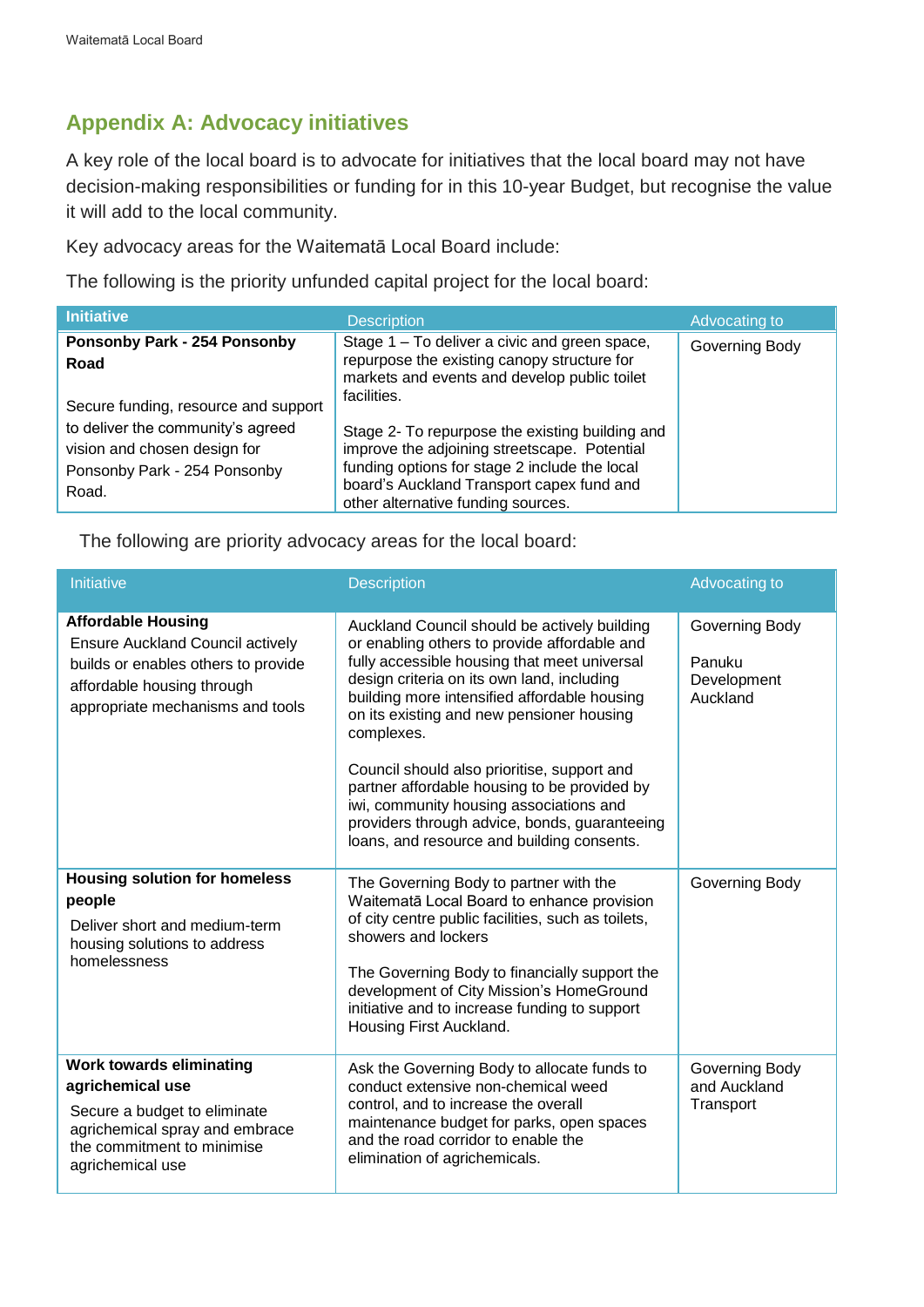| Reduce wastewater flows into<br>waterways and the Waitemata<br><b>Harbour</b><br>To increase funding for water<br>quality improvements to accelerate<br>the delivery of cleaner harbours,<br>beaches and streams and support<br>the delivery of localised solutions<br>for all four catchments (Meola Reef,<br>Grey Lynn, City Centre and Parnell/<br>Newmarket)                | Our harbours, beaches and streams are<br>being polluted by overflows from ageing<br>sewerage and stormwater systems that can't<br>cope with heavy rainfall and contaminants<br>washed into natural waterways.<br>Support accelerating the water quality<br>programme over 10 years to deliver the<br>required infrastructure to provide a major and<br>early reduction in the volume and frequency<br>of wastewater overflows and contaminants<br>entering waterways and the Waitemata<br>Harbour.                                                                           | Governing Body<br>and Watercare |
|---------------------------------------------------------------------------------------------------------------------------------------------------------------------------------------------------------------------------------------------------------------------------------------------------------------------------------------------------------------------------------|------------------------------------------------------------------------------------------------------------------------------------------------------------------------------------------------------------------------------------------------------------------------------------------------------------------------------------------------------------------------------------------------------------------------------------------------------------------------------------------------------------------------------------------------------------------------------|---------------------------------|
| <b>Ensure Auckland's regional arts</b><br>and cultural institutions and<br>programmes are financially<br>sustainable<br>To secure appropriate funding to<br>ensure the financial sustainability of<br>projects, facilities, venues and<br>events including the delivery of the<br>free entertainment programme<br>currently delivered by Regional<br><b>Facilities Auckland</b> | Auckland is fortunate to host a range of<br>significant art and cultural institutions and<br>collections that provide rich cultural<br>opportunities. We support ensuring those<br>institutions, including TAPAC, and the<br>regional programme of events are<br>strengthened and made financially<br>sustainable.<br>Auckland Art Gallery is a major cultural<br>centre for Auckland for visual art, both<br>historic and contemporary. We support<br>increasing funding to the Art Gallery by \$20m<br>over the next 10 years as part of the 2018-<br>2028 Long-term Plan. | Governing Body                  |

## The following are other advocacy areas for Waitematā Local Board:

| <b>Initiative</b>                                                                                                                                                                                                                                                                                                                                                                                                                                                                                                    | Advocating to             |
|----------------------------------------------------------------------------------------------------------------------------------------------------------------------------------------------------------------------------------------------------------------------------------------------------------------------------------------------------------------------------------------------------------------------------------------------------------------------------------------------------------------------|---------------------------|
| Open and Closed Cemetery Maintenance Budget - Secure a regional<br>maintenance budget to maintain a base service level for open and closed<br>cemeteries. There is currently no budget for specialist conservator services<br>to deal with the repair and maintenance and specialist graffiti removal on<br>monuments.                                                                                                                                                                                               | Governing Body            |
| Parnell Station - Parnell Station opened in early 2017 to limited services. The Board<br>wants to ensure the station is fully operational and accessible to all users at the earliest<br>opportunity. This station has the potential to be the fourth busiest on the network and<br>will be an essential connection for the University of Auckland, Parnell, the Domain,<br>Stanley Street and Beach Road.                                                                                                           | <b>Auckland Transport</b> |
| Parnell Train Station Pedestrian and Cycling Connections - Provide accessible<br>pedestrian and cycling connections to Parnell Station. Open the Greenways route from<br>the Strand through the old Parnell tunnel and create an accessible pedestrian<br>connection from Parnell Station to the Domain, The Strand and Parnell.                                                                                                                                                                                     | <b>Auckland Transport</b> |
| Auckland Domain Capital Improvements Budget - Secure adequate capital funds<br>to progress the Auckland Domain Master Plan.                                                                                                                                                                                                                                                                                                                                                                                          | Governing Body            |
| Central Community Recycling Centre Drop Off sites - Secure the acquisition of a<br>second drop-off facility and the completion of a main processing site which, together<br>with the site being developed on Great North Road, will comprise a regional waste<br>management network that will service the needs of Waitematā, Albert-Eden and<br>Puketāpapa local boards. This is part of council's adopted Waste Management and<br>Minimisation Plan forward work programme and the resource recovery network which | Governing Body            |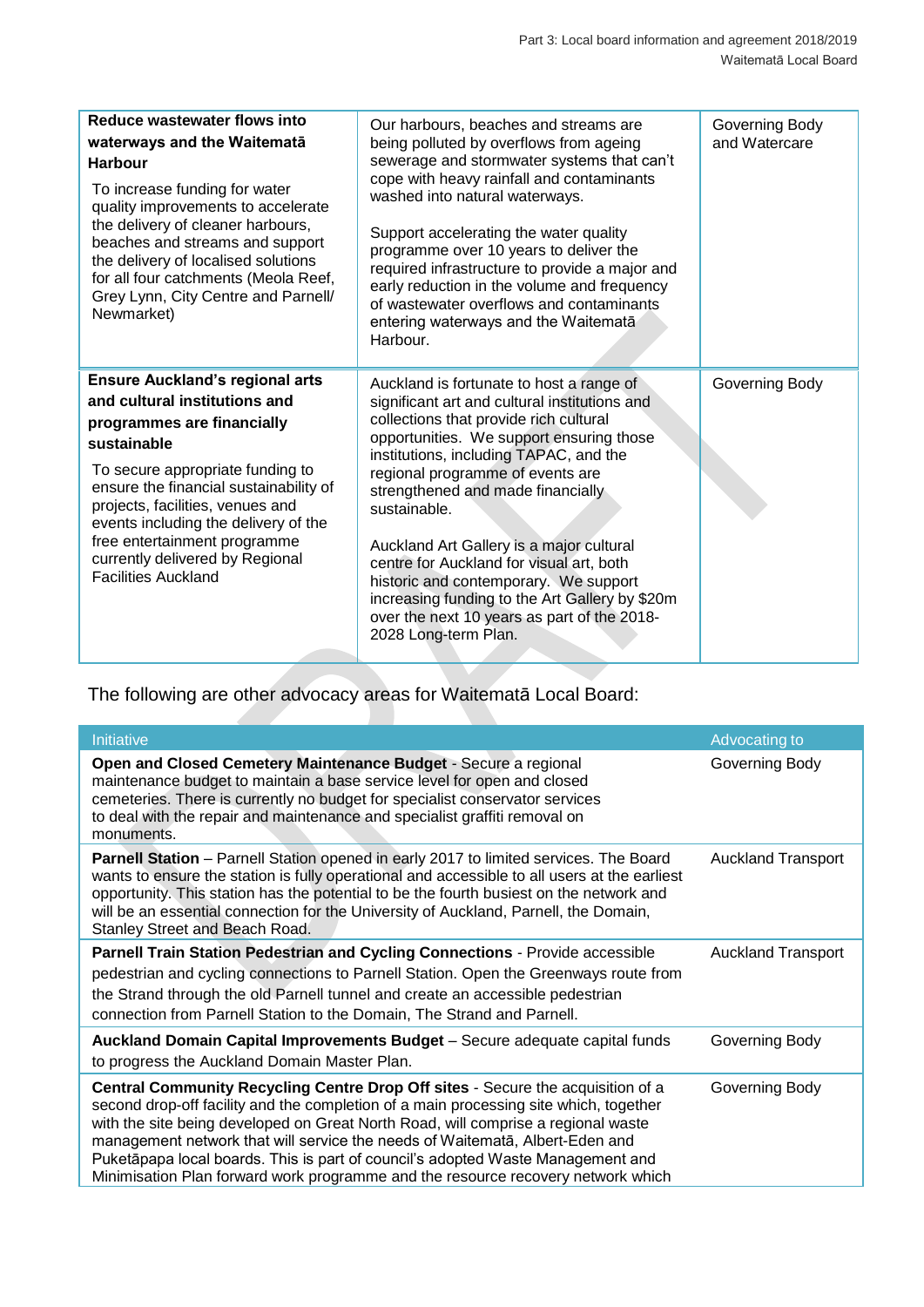| underpins part of this work.                                                                                                                                                                                                                                                                                                                                                                                                                                                                                                                                          |                                                            |
|-----------------------------------------------------------------------------------------------------------------------------------------------------------------------------------------------------------------------------------------------------------------------------------------------------------------------------------------------------------------------------------------------------------------------------------------------------------------------------------------------------------------------------------------------------------------------|------------------------------------------------------------|
| Pt Erin Pool Redevelopment Initiative - Prioritise Pt Erin Pool for redevelopment<br>according to the recommendations endorsed by the Waitemata Local Board in 2013 in<br>relation to two potential development concepts.                                                                                                                                                                                                                                                                                                                                             | Governing Body                                             |
| Auckland is an Age and Child and Youth Friendly City - Continue to put older<br>persons, children and young people first so Auckland can become an age, child and<br>youth friendly city that is fit for all. The Board advocates for a city where the voices,<br>needs, priorities and rights of children are an integral part of public policies,<br>programmes and decisions. An age, child and youth friendly city can help build social<br>and economic conditions for strong families and connected communities and help<br>achieve a city that is fit for all. | Governing Body                                             |
| Auckland Cycle Network - Completion of the Auckland Cycle Network. The<br>completion of the Auckland cycling network will provide improved cycle infrastructure<br>through safe, connected, dedicated cycle ways. The Auckland Plan includes a target<br>of completing the Auckland Cycle Network by 2030.                                                                                                                                                                                                                                                            | Governing Body,<br><b>Auckland Transport</b>               |
| City of Peace - to support the development of a regional policy that prohibits the<br>marketing and sales of weapons of war in council facilities including facilities managed<br>by council-controlled organisations.                                                                                                                                                                                                                                                                                                                                                | Governing Body<br><b>Regional Facilities</b><br>Auckland   |
| Ponsonby Road Arts Precinct - support the creation of an arts precinct at 1-3<br>Ponsonby Road through transferring 3 Ponsonby Road from a commercial lease to a<br>community arts facility, subject to the outcome of a business case.                                                                                                                                                                                                                                                                                                                               | Governing Body                                             |
| Carlile House - ensure the restoration and protection of Carlile House and<br>consider acquisition if necessary.                                                                                                                                                                                                                                                                                                                                                                                                                                                      | Governing Body                                             |
| Built Heritage Acquisition Fund - support an effective built heritage acquisition<br>fund to help save at risk buildings or other built features that have heritage merit from<br>destruction by neglect, by purchase, short term hold or sale                                                                                                                                                                                                                                                                                                                        | Governing Body                                             |
|                                                                                                                                                                                                                                                                                                                                                                                                                                                                                                                                                                       |                                                            |
| Broadway and Station Square Access - improve access between Broadway and<br>Station Square in Newmarket and link to the Newmarket Laneways Plan.                                                                                                                                                                                                                                                                                                                                                                                                                      | Governing Body,<br><b>Auckland Transport</b>               |
| Restoration and protection of the St James Theatre - council provides support to<br>the Auckland Notable Properties Trust in the restoration and protection of St James<br>Theatre.                                                                                                                                                                                                                                                                                                                                                                                   | Governing Body                                             |
| Auckland Council Living Wage - ensure that there is budget provision of a 'living<br>wage' for council employees and progressively for contractor employees.                                                                                                                                                                                                                                                                                                                                                                                                          | Governing Body                                             |
| CCO Low Carbon Targets - advocate to the Governing Body for council-controlled<br>organisations to include low carbon targets in their Statements of Intent.                                                                                                                                                                                                                                                                                                                                                                                                          | Governing Body,<br>CCO <sub>s</sub>                        |
| Single Use Plastic- support mechanisms to reduce single use plastic and eliminate<br>single use plastic bags.                                                                                                                                                                                                                                                                                                                                                                                                                                                         | Governing Body                                             |
| Full Council ownership of Ports of Auckland - ensure Ports of Auckland Limited<br>remains in full council ownership.                                                                                                                                                                                                                                                                                                                                                                                                                                                  | Governing Body                                             |
| Investment Policy - follow a policy of social and environmentally responsible<br>investment.                                                                                                                                                                                                                                                                                                                                                                                                                                                                          | Governing Body                                             |
| Light Rail - build light rail within the isthmus.                                                                                                                                                                                                                                                                                                                                                                                                                                                                                                                     | Governing Body,<br><b>Auckland Transport</b>               |
| Victoria Quarter - take action to progress the City Centre Master Plan objectives for<br>the Victoria Quarter area including Nelson Street to deliver a quality urban<br>neighbourhood that enhances the area's historic character and where the safety of<br>pedestrians is prioritised.                                                                                                                                                                                                                                                                             | Governing Body<br><b>NZTA</b><br><b>Auckland Transport</b> |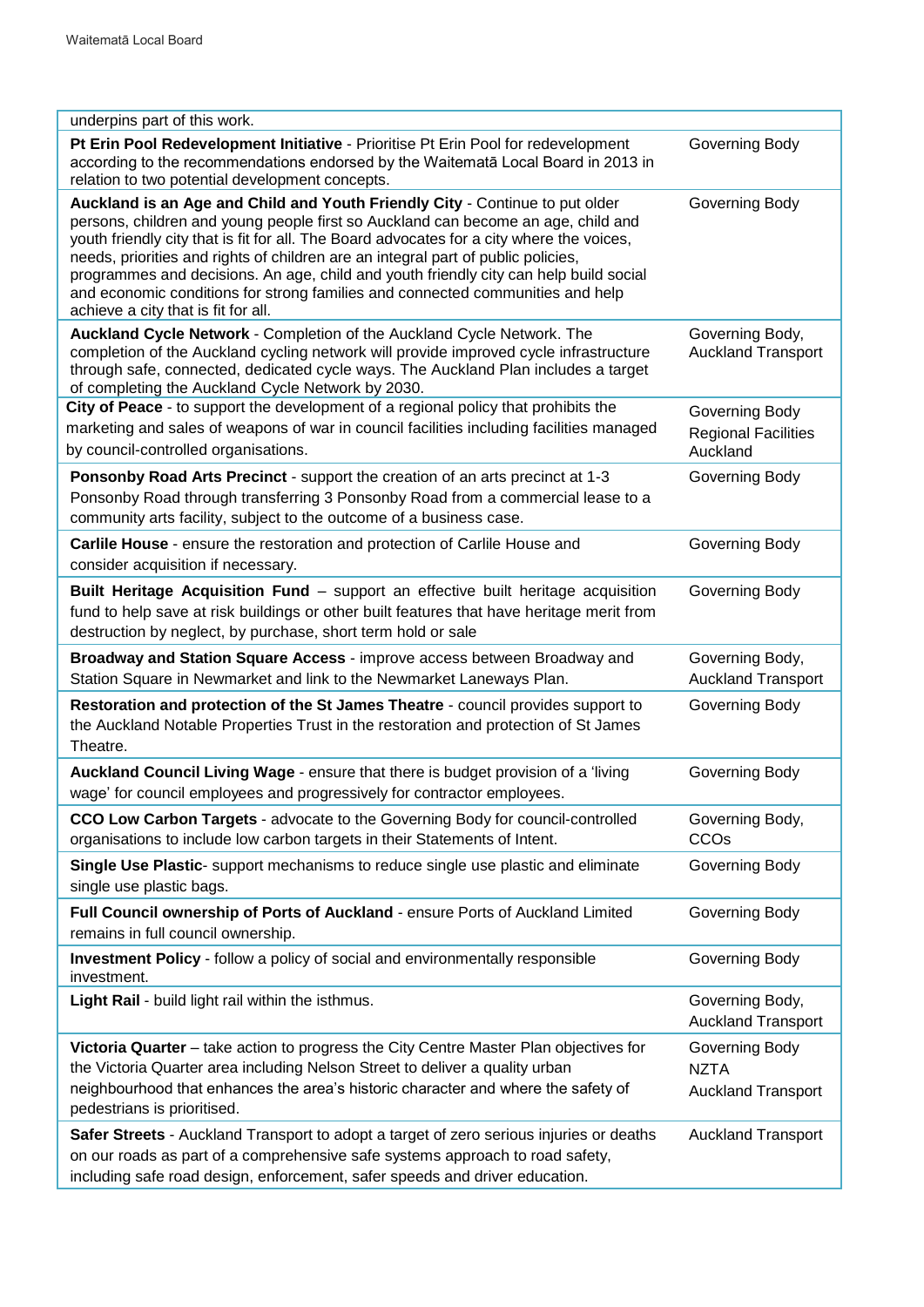| Residential Slow Speed Zone - Support the default speed being reduced to 40<br>km per hour in residential areas.                                                                                                                                                                                                                                                                                                                                                                                                                                             | <b>Auckland Transport</b>                            |
|--------------------------------------------------------------------------------------------------------------------------------------------------------------------------------------------------------------------------------------------------------------------------------------------------------------------------------------------------------------------------------------------------------------------------------------------------------------------------------------------------------------------------------------------------------------|------------------------------------------------------|
| City Centre 30 kilometre hour Zone - Auckland Transport to implement the city<br>centre 30 kilometre per hour speed zone (as described in the City Centre<br>Masterplan).                                                                                                                                                                                                                                                                                                                                                                                    | Governing Body,<br>Panuku<br>Development<br>Auckland |
| Maximise Renewal and Maintenance Opportunities - Consider how every renewal<br>and maintenance project can be leveraged to improve the road design for all users<br>including layouts that include bus lanes, greenways, and cycle lanes, remove cycle<br>pinch points and add better pedestrian crossings and street trees.                                                                                                                                                                                                                                 | <b>Auckland Transport</b>                            |
| <b>Improved Safety and Amenity for Pedestrians - Auckland Transport to improve</b><br>intersections with substantial foot traffic for pedestrians and developing solutions to<br>improve safety and amenity for pedestrians. This includes: all intersections with left-<br>slip lanes and no pedestrian facility; intersections with long pedestrian crossing delays<br>undertaking route optimisation for pedestrians in the city centre including automatics<br>pedestrian phases on one-way streets.                                                     | <b>Auckland Transport</b>                            |
| Change Give Way Rule - Auckland Transport to advocate for a change of the give way<br>rule requiring motorists to give way to pedestrians crossing parallel to the priority (main)<br>road at intersections.                                                                                                                                                                                                                                                                                                                                                 | Auckland<br>Transport, central<br>government         |
| Residential Parking Schemes - Auckland Transport to continue implementing<br>residential parking schemes to manage commuter parking in central Auckland<br>suburbs following consultation with residents.                                                                                                                                                                                                                                                                                                                                                    | <b>Auckland Transport</b>                            |
| Consultation on the Footpath Renewal Plan -Auckland Transport to develop the<br>2018/2019 foot path renewal programme in consultation with the Waitemata Local<br>Board.                                                                                                                                                                                                                                                                                                                                                                                     | <b>Auckland Transport</b>                            |
| Greenways Prioritised Routes - Auckland Transport to work with Auckland<br>Council to deliver the Waitematā Local Board Greenways prioritised routes.                                                                                                                                                                                                                                                                                                                                                                                                        | <b>Auckland Transport</b>                            |
| Other Waitematā Local Board Plan priorities - Council-controlled organisations<br>(CCOs) to support other Waitematā Local Board Plan priorities including:<br>support the introduction of low impact storm water solutions in the local board<br>area<br>support delivery of green walls, roofs and community gardens on CCO assets<br>such as car parking buildings.<br>implementation of the Waitemata Local board's Low Carbon Action Plan<br>Implementation of Auckland's City Fringe Economic Development Action Plan<br>٠<br>Increase in street trees. | CCO <sub>s</sub>                                     |
| Street trees and greenery - Auckland Transport to provide opportunities for<br>greenery in every streetscape improvement and renewal and Auckland Council to<br>meet the consequential operational expenditure for maintenance.                                                                                                                                                                                                                                                                                                                              | Governing Body<br>and Auckland<br>Transport          |
| Implementation of the Smoke Free Policy -- Auckland Council to continue to deliver<br>on the vision and outcomes of the council's Smokefree Policy 2017 - 2025 by<br>extending smokefree public areas to plazas, civic squares shared spaces, urban<br>centres, alfresco dining areas and beaches                                                                                                                                                                                                                                                            | Governing Body                                       |
| <b>MOTAT Redevelopment - support the redevelopment of MOTAT that achieves the</b><br>dual outcomes of continuing the long-term preservation of its collections and providing<br>high quality recording and presentation of the history of transport and technology in<br>Auckland and New Zealand.                                                                                                                                                                                                                                                           | Governing Body                                       |